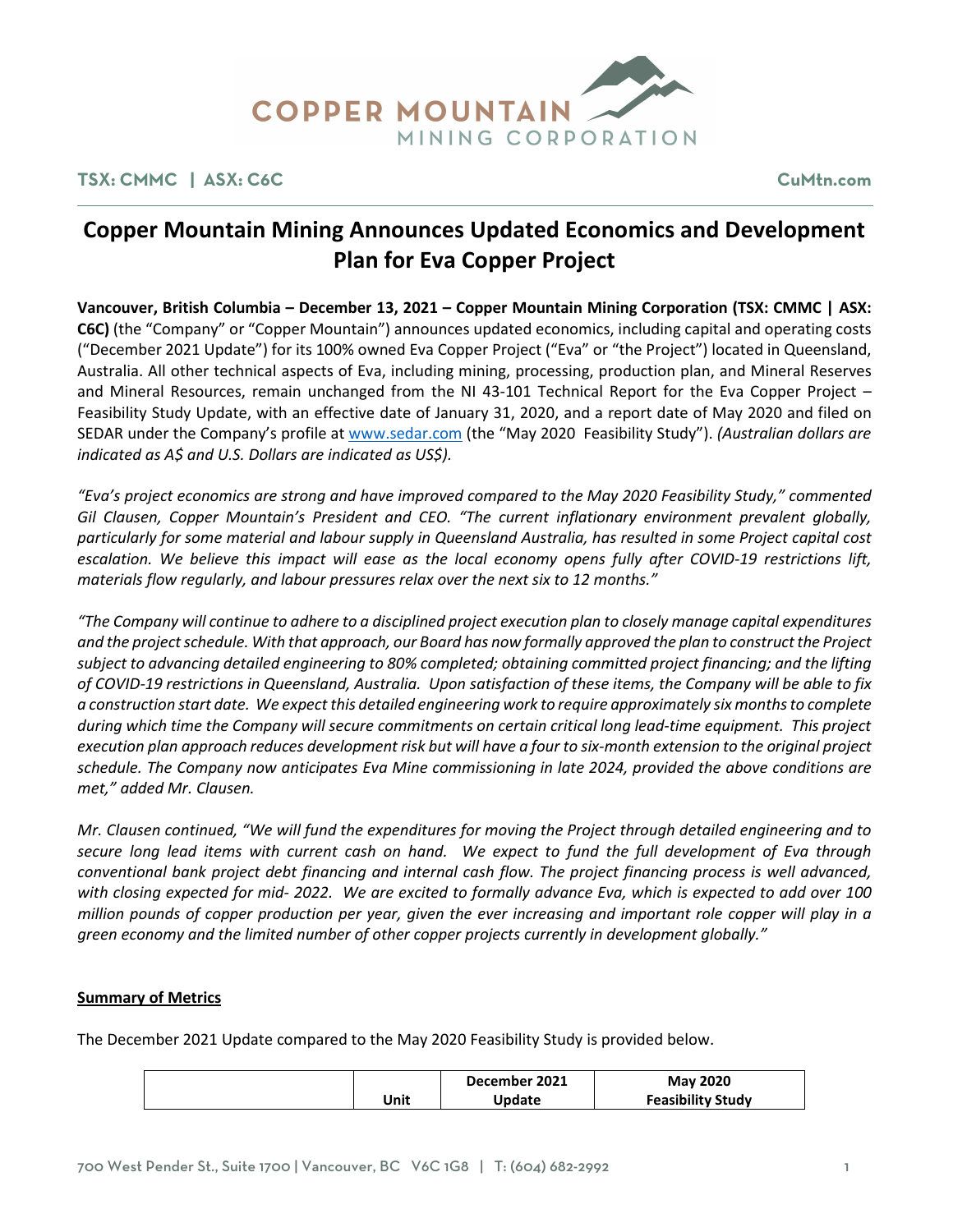

| Development CAPEX                       | A\$M      | 836   | 705   |
|-----------------------------------------|-----------|-------|-------|
| C1 cash cost $(1)$                      | US\$/lb   | 1.53  | 1.44  |
| After-tax NPV $(8\%)^{(2,3)}$           | US\$M     | 622   | 437   |
| After-tax IRR(2,3)                      | %         | 35    | 29    |
|                                         |           |       |       |
| Foreign exchange                        | AU\$/US\$ | 1.40  | 1.55  |
| Long-term Copper Price <sup>(2,3)</sup> | US\$/lb   | 3.39  | 3.04  |
| Long-term Gold Price <sup>(2,3)</sup>   | US\$/oz   | 1,598 | 1,362 |

1) The Company reports the non-GAAP financial measure of C1 cash costs per pound of copper to manage and evaluate its operating performance. For further information, see "Cautionary Note Regarding Non-GAAP Performance Measures".

2) Metal prices for the Dec 2021 Update is based on the forward curve to 2028 (2024 of US\$4.30/lb and US\$1,706/oz Au; 2025 of US\$4.25/lb Cu and US\$1,598/oz Au; 2026 of US\$4.00/lb and US\$1,598/oz Au; 2027 of US\$3.75/lb and \$1,598/oz Au) and long-term consensus pricing thereafter of US\$3.39/lb Cu and US\$1,598/oz Au.

3) Metal prices for the May 2020 Feasibility Study were based on consensus pricing of Year 1 of US\$3.03/lb Cu and US\$1,434/oz Au and Year 2 and longterm prices of US\$3.04/lb Cu and US\$1,362/oz Au.

Eva's after-tax net present value (NPV), based on an 8% discount rate is now \$622 million, a 42% increase compared to the May 2020 Feasibility Study. The main factor for the value growth is higher metal prices, offset by a stronger Australian dollar and higher capital. A variance analysis comparing the after-tax NPVs in the December 2021 Update and the May 2020 Feasibility Study is provided below.



Total initial development capital for the Project is estimated to be approximately A\$836 million, including a contingency of A\$76 million. A summary of the total initial development capital by area in Australian Dollars is provided below.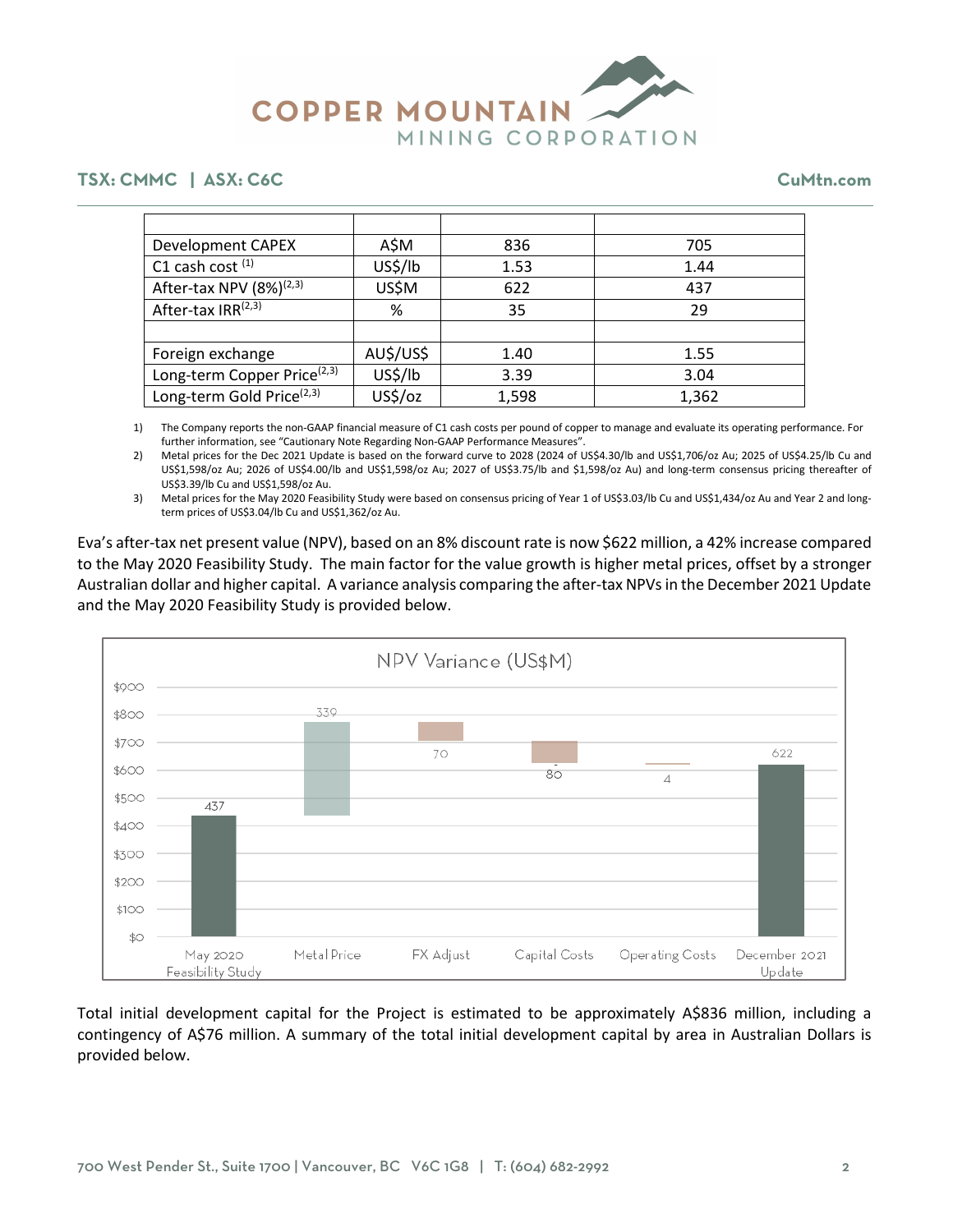

| <b>In Australian Dollars</b>  | December 2021<br>Update | <b>May 2020</b><br><b>Feasibility Study</b> | Variance (%) |
|-------------------------------|-------------------------|---------------------------------------------|--------------|
| Mining                        | 145.5                   | 157.1                                       | (7.4)%       |
| <b>Processing Plant</b>       | 291.5                   | 233.9                                       | 24.6%        |
| Infrastructure                | 188.4                   | 148.9                                       | 26.5%        |
| <b>Construction Indirects</b> | 37.8                    | 24.5                                        | 54.5%        |
| Project Delivery              | 43.9                    | 37.7                                        | 16.6%        |
| Owner's Costs                 | 53.3                    | 38.2                                        | 39.7%        |
| Sub-total                     | 760.4                   | 640.3                                       | 18.8%        |
| Contingency                   | 76.0                    | 64.3                                        | 18.2%        |
| <b>Total CAPEX</b>            | 836.4                   | 704.6                                       | 18.7%        |

Initial development capital in the December 2021 increased by approximately 18.7% compared to the May 2020 Feasibility Study. A summary of the variances by main area is provided below.



Cost increases in steel, mechanical, concrete, and construction labour were the most significant drivers in the higher capital costs, particularly in the processing area. Raw material and finished equipment costs have been impacted by shortages as COVID restrictions remain tight, especially in Queensland. Higher estimated infrastructure costs were mainly driven by an expanded camp facility, power infrastructure, and water development, with lower mining equipment costs marginally offsetting the overall higher capital costs in other areas. The total life of mine sustaining capital in the December 2021 Update is estimated to be US\$46.6 million, compared to US\$33.8 million in the May 2020 Feasibility Study. This increase in sustaining capital is mainly due to higher sustaining mining equipment costs as well as appreciation in the A\$ to US\$ exchange rate. Sustaining capital is comprised of rehabilitation costs and mining equipment.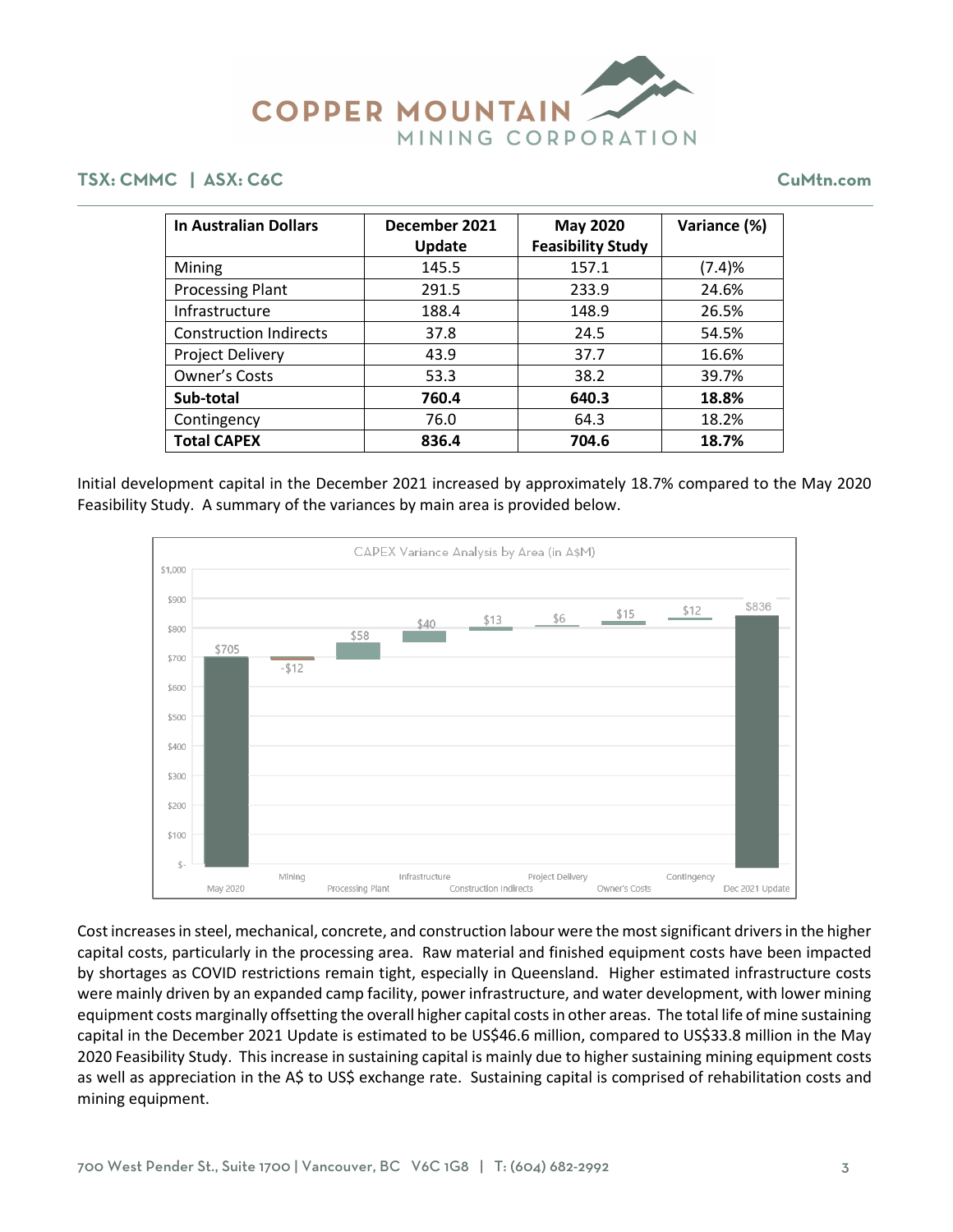

The average life of mine C1 cash cost per pound of copper in the December 2021 Update is estimated to be US\$1.53, net of by-product credits. This cost compares to US\$1.44 per pound of copper in the May 2020 Feasibility Study. The increase in C1 cash cost is due to A\$ to US\$ exchange rate appreciating from 1.55 to 1.40.

# **Project Plan**

The Company has formally approved the development of Eva, contingent on completing detailed engineering to at least 80%, which is expected to take approximately six months, project financing committed, and the lifting of COVID-19 restrictions in Queensland, Australia. The advancement of detailed engineering will minimize project execution risk and allow the Company to establish a more significant component of fixed-price contracts for major scope elements. The Company also intends to place deposits on long lead capital equipment during this period. Total project expenditures for the first half of 2022 are estimated to be approximately A\$40 million. Detailed engineering is planned for completion, to at least an 80% level, in Q3 of 2022.

The Company's current cash will fund the near-term project expenditures. The Company also plans to finance the development expense of Eva through conventional project bank debt and internal cash flow. Copper Mountain continues to advance the project financing process and expects it to close mid-2022.

## **About Copper Mountain Mining Corporation**

Copper Mountain's flagship asset is the 75% owned Copper Mountain Mine located in southern British Columbia near the Town of Princeton. The Copper Mountain Mine currently produces approximately 100 million pounds of copper equivalent per year, with average annual production expected to increase to about 140 million pounds of copper equivalent. Copper Mountain also has the 100% owned development-stage Eva Copper Project in Queensland, Australia and an extensive 2,100 km<sup>2</sup> highly prospective land package in the Mount Isa area. Copper Mountain trades on the Toronto Stock Exchange under the symbol "CMMC" and Australian Stock Exchange under the symbol "C6C".

Additional information is available on the Company's web page at www.CuMtn.com.

On behalf of the Board of

**COPPER MOUNTAIN MINING CORPORATION**

*"Gil Clausen"*

Gil Clausen, P.Eng. President and Chief Executive Officer

# **For further information, please contact:**

Letitia Wong Executive Vice President, Strategy & Corporate Development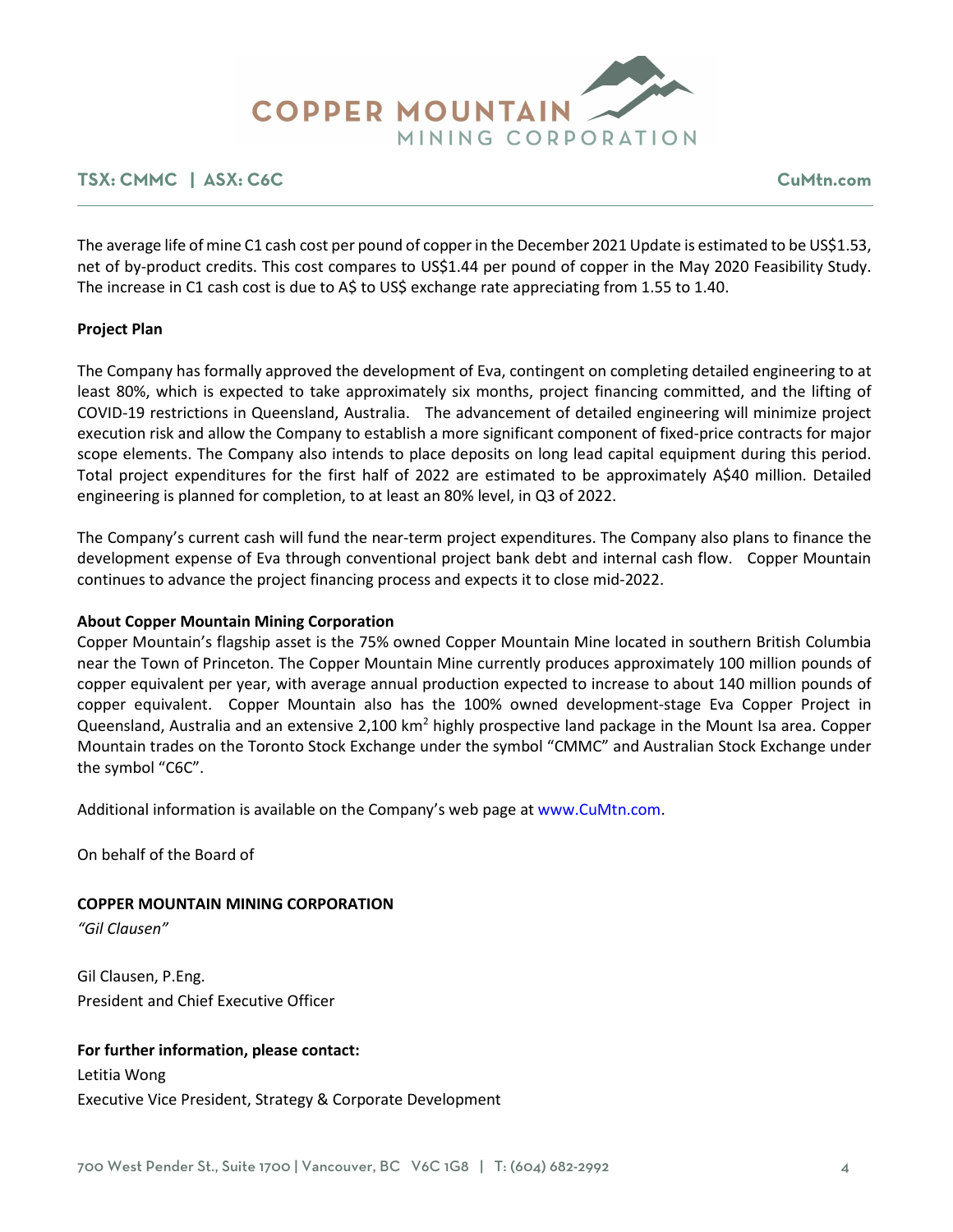

Telephone: 604-682-2992

Email[: Letitia.Wong@CuMtn.com](mailto:Letitia.Wong@CuMtn.com)

Website: [www.CuMtn.com](http://www.cumtn.com/)

### **Cautionary Note Regarding Forward-Looking Statements**

This document may contain "forward looking information" within the meaning of Canadian securities legislation and "forward-looking statements" within the meaning of the United States Private Securities Litigation Reform Act of 1995 (collectively, "forward-looking statements"). These forward-looking statements are made as of the date of this document, and Copper Mountain does not intend, and does not assume any obligation, to update these forward-looking statements, whether as a result of new information, future events or otherwise, except as required under applicable securities legislation.

All statements, other than statements of historical facts, are forward-looking statements. Generally, forward-looking statements relate to future events or future performance and reflect our expectations or beliefs regarding future events.

In certain circumstances, forward-looking statements can be identified, but are not limited to, statements which use terminology such as "plans", "expects", "estimates", "intends", "anticipates", "believes", "forecasts", "guidance", scheduled", "target" or variations of such words, or statements that certain actions, events or results "may", "could", "would", "might", "occur" or "be achieved" or the negative of these terms or comparable terminology. In this document, certain forward-looking statements are identified, including production and cost guidance, economics, including capital and operating costs, for the Project, anticipated timing for the completion of detailed engineering for the Project, Eva Mine commissioning and the closing of project financing, expectations regarding the funding of the development of the Project, anticipated production at the Copper Mountain Mine and Eva, expectations regarding the impact of the COVID-19 pandemic on operations, financial condition and prospects, anticipated metals prices and the anticipated sensitivity of the Company's financial performance to metals prices, events that may affect its operations and development projects, anticipated cash flows from operations and related liquidity requirements, the anticipated effect of external factors on revenue, such as commodity prices, estimation of mineral reserves and resources, mine life projections, reclamation costs, economic outlook, government regulation of mining operations, and business and acquisition strategies. Forward-looking statements involve known and unknown risks, uncertainties and other factors that could cause actual results, performance, achievements, and opportunities to differ materially from those implied by such forward-looking statements. Factors that could cause actual results to differ materially from these forward-looking statements include, among others, the successful exploration of the Company's properties in Canada and Australia, market price, continued availability of capital and financing and general economic, market or business conditions, the reliability of the historical data referenced in this document and risks set out in Copper Mountain's public documents, including in each management discussion and analysis, filed on SEDAR at www.sedar.com. The potential effects of the COVID-19 pandemic on Copper Mountain's business and operations are unknown at this time, including Copper Mountain's ability to manage challenges and restrictions arising from COVID-19 in the communities in which Copper Mountain operates and its ability to continue to safely operate and to safely return the business to normal operations. The impact of COVID-19 is dependent on a number of factors outside of the Company's control and knowledge, including the effectiveness of the measures taken by public health and governmental authorities to combat the spread of the disease, global economic uncertainties and outlook due to the disease, and the evolving restrictions relating to mining activities and to travel in certain jurisdictions in which Copper Mountain operates. Although Copper Mountain has attempted to identify important factors that could cause our actual results, performance, achievements and opportunities to differ materially from those described in our forward-looking statements, there may be other factors that cause our results, performance, achievements and opportunities not to be as anticipated, estimated or intended, believes that the information and assumptions used in preparing the forwardlooking statements are reasonable, undue reliance should not be placed on these statements, which only apply as of the date of this news release, and no assurance can be given that such events will occur in the disclosed time frames or at all. Accordingly, readers should not place undue reliance on the Company's forward-looking statements.

### **Cautionary Note Regarding Non-GAAP Performance Measures**

This document includes certain non-GAAP performance measures that do not have a standardized meaning prescribed by IFRS. These measures may differ from those used and may not be comparable to such measures as reported by other issuers. The Company believes that these measures are commonly used by certain investors, in conjunction with conventional IFRS measures, to enhance their understanding of the Company's performance. These performance measures are intended to provide additional information and should not